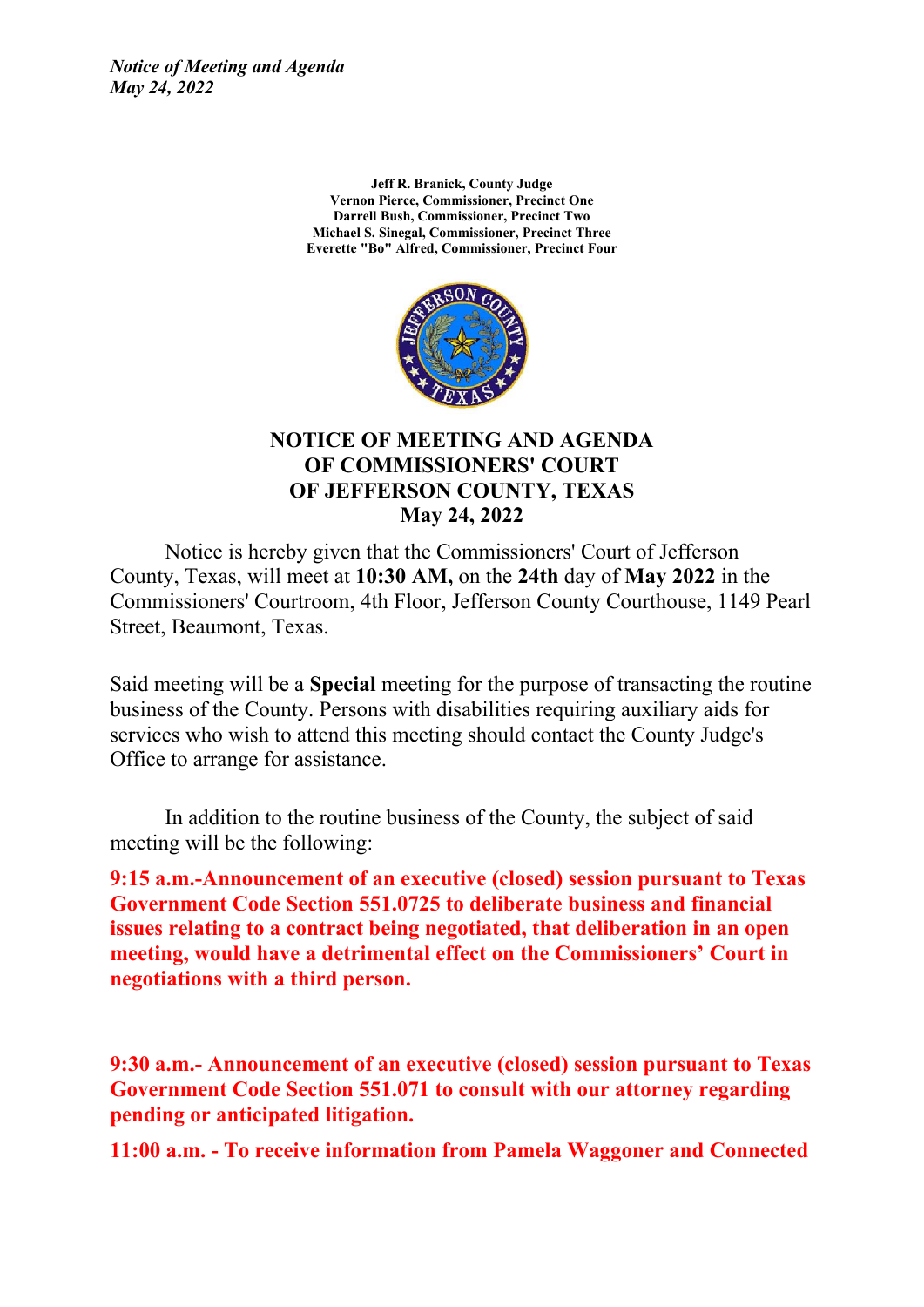**Nation regarding the Technology Action Plan to have our county 100% connected to broadband.**

**Jefferson County has taken steps to minimize the exposure of COVID-19 by implementing the following steps to allow the public to view the Commissioner's Court meeting.**

**The following options are available:**

**View live with audio from the County Webpage: https://co.jefferson.tx.us/comm\_crt/commlink.htm**

**Listen to audio by calling 346-248-7799 Meeting ID: 917 160 6532# Participant ID: #**

**The court will also have a question and answer session at the end of the meeting. If you would like to ask any questions of the Court, please be on the phone call. The Court will give a question and answer session at the end of the meeting as time allows. You will be called upon by your last 4 digits of your phone number. If you do not have any questions, you can pass.**

**Please be mindful that the audio portion of this meeting will be of better quality from the website.**

**INVOCATION: Vernon Pierce, Commissioner, Precinct One**

**PLEDGE OF ALLEGIANCE: Darrell Bush, Commissioner, Precinct Two**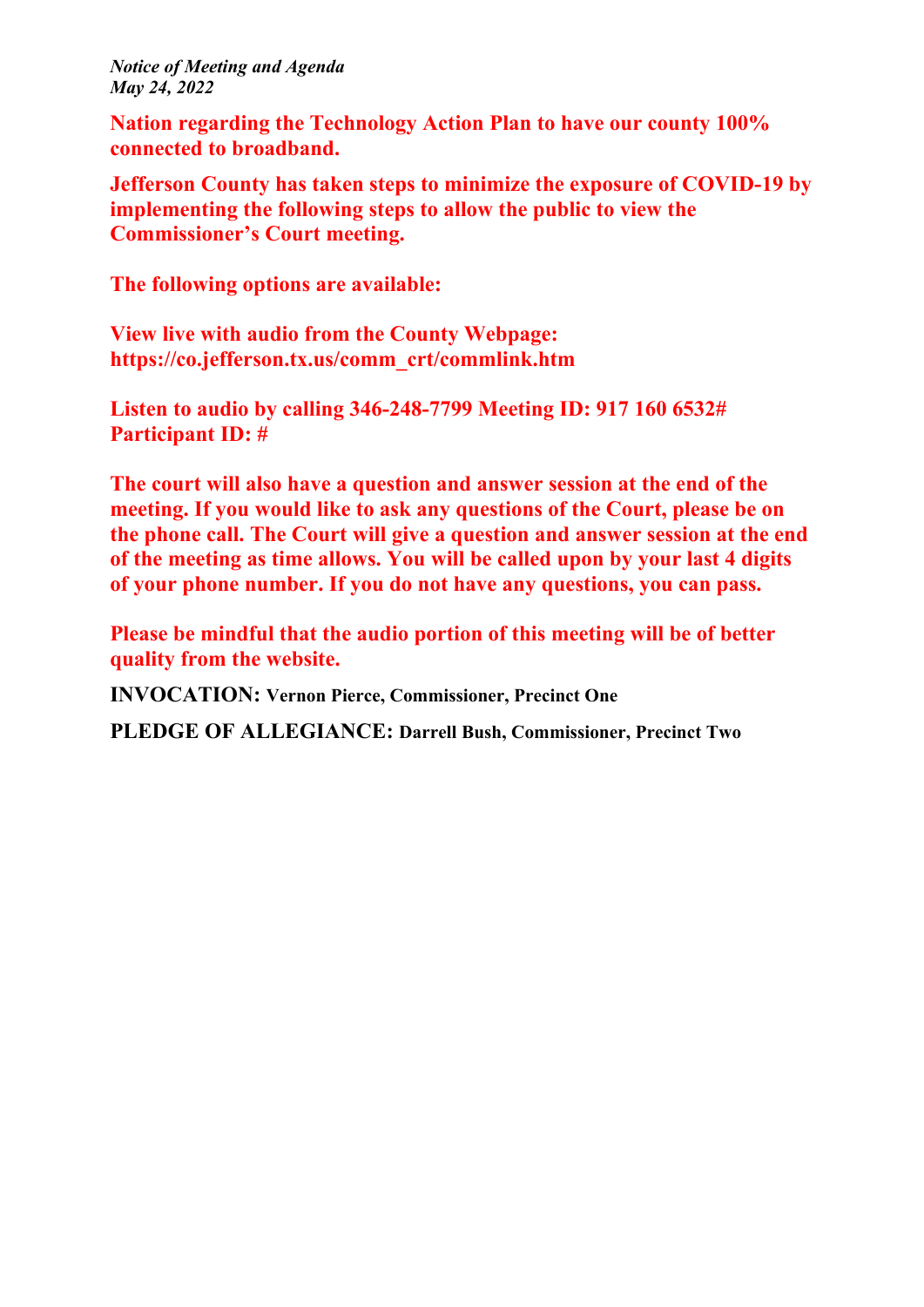## **PURCHASING:**

(a) Consider and approve specifications for Request for Proposals (RFP 22- 021/YS), Comprehensive Inmate Technology Services Package for Jefferson County Correctional Facility, Downtown Jail, and Minnie Rogers Juvenile Justice Center.

[Specifications](http://co.jefferson.tx.us/agenda/agendas_pl/20220524_693/Attachments/Specifications%20-%20Inmate%20Technology%20Package.pdf) - Inmate Technology Package.pdf

(b) Consider and approve, execute, receive and file Job Order Contract (JOC 22-027/DC) with Preferred Facilities Group-USA for the Service Center Drywall Repairs in the amount of \$1,729.85; in accordance with Choice Partners JOC Texas Contract 20/017MR-17

[\(JOC22-027DC\)Service](http://co.jefferson.tx.us/agenda/agendas_pl/20220524_693/Attachments/%28JOC22-027DC%29Service%20Center%20Drywall%20Repair.pdf) Center Drywall Repair.pdf

- (c) Consider and approve a contract renewal for (RFP 18-059/YS), Food Service Consulting and Management Services for Jefferson County Correctional Facility for a second one (1) year option with Trinity Services Group, Inc. from June 15, 2022 to June 14, 2023.
- (d) Execute, receive and file contract renewal for (IFB 18-052/YS), Term Contract for Catalog Pricing for Janitorial Supplies for Jefferson County for a third one (1) year option with Auto-Chlor Services, LLC, Certified Laboratories, The Home Depot Pro, ICS Jail Supplies, Inc., Interboro Packaging Corp., Matera Paper, and Unipak Corp from November 16, 2021 to November 15, 2022.

Contract Renewal - [Auto-Chlor](http://co.jefferson.tx.us/agenda/agendas_pl/20220524_693/Attachments/Contract%20Renewal%20-%20Auto-Chlor%20Services%2C%20LLC.pdf) Services, LLC.pdf Contract Renewal - Certified [Laboratories.pdf](http://co.jefferson.tx.us/agenda/agendas_pl/20220524_693/Attachments/Contract%20Renewal%20-%20Certified%20Laboratories.pdf) Contract Renewal - ICS Jail [Supplies,](http://co.jefferson.tx.us/agenda/agendas_pl/20220524_693/Attachments/Contract%20Renewal%20-%20ICS%20Jail%20Supplies%2C%20Inc..pdf) Inc..pdf Contract Renewal - Interboro [Packaging](http://co.jefferson.tx.us/agenda/agendas_pl/20220524_693/Attachments/Contract%20Renewal%20-%20Interboro%20Packaging%20Corp..pdf) Corp..pdf Contract Renewal - Matera [Paper.pdf](http://co.jefferson.tx.us/agenda/agendas_pl/20220524_693/Attachments/Contract%20Renewal%20-%20Matera%20Paper.pdf) Contract [Renewal](http://co.jefferson.tx.us/agenda/agendas_pl/20220524_693/Attachments/Contract%20Renewal%20-%20The%20Home%20Depot%20Pro.pdf) - The Home Depot Pro.pdf Contract Renewal - Unipak [Corp.pdf](http://co.jefferson.tx.us/agenda/agendas_pl/20220524_693/Attachments/Contract%20Renewal%20-%20Unipak%20Corp.pdf)

(e) Consider and approve disposition of salvage property as authorized by Local Government Code §263.152 (3), for broken or obsolete items. [Memorandum](http://co.jefferson.tx.us/agenda/agendas_pl/20220524_693/Attachments/Memorandum%20-%20Disposal%20of%20Salvage%20Property.pdf) - Disposal of Salvage Property.pdf

## **COUNTY AUDITOR:**

(a) Consider and approve budget amendment– Elections – additional cost for elections and runoffs.

| 120-9999-415-9999 | l CONTINGENCY APPROPRIATION |              | \$100,000.00 |
|-------------------|-----------------------------|--------------|--------------|
| 120-1034-414-5024 | ELECTION EXP.-JUDGES/CLKS   | \$100,000.00 |              |

ccElections [-052422.pdf](http://co.jefferson.tx.us/agenda/agendas_pl/20220524_693/Attachments/ccElections%20-052422.pdf)

(b) Consider and approve budget transfer – Constable Pct.1 – additional cost for travel.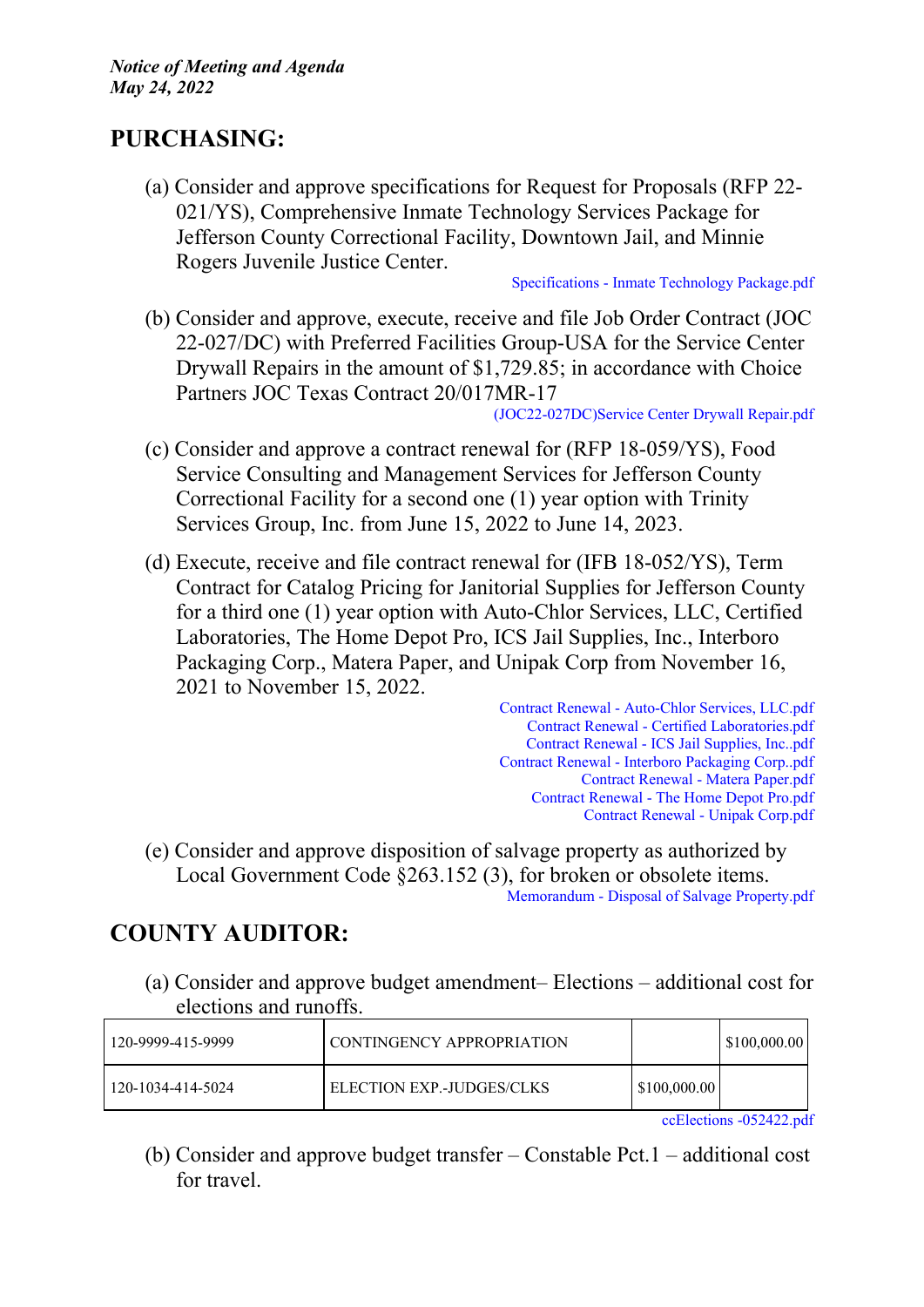| 120-3065-425-1005 | EXTRA HELP            |            | $\$\,1,000.00$ |
|-------------------|-----------------------|------------|----------------|
| 120-3065-425-5062 | <b>TRAVEL EXPENSE</b> | \$1,000.00 |                |

[ccConstable](http://co.jefferson.tx.us/agenda/agendas_pl/20220524_693/Attachments/ccConstable%20Pct.1%20-052422.pdf) Pct.1 -052422.pdf

(c) Consider and approve budget transfer – Constable Pct.6 – additional cost for travel.

| $120 - 3070 - 425 - 1098$ | OVERTIME ALLOWANCE |            | \$2,100.00 |
|---------------------------|--------------------|------------|------------|
| 120-3070-425-5062         | TRAVEL EXPENSE     | \$2,100.00 |            |

[ccConstable](http://co.jefferson.tx.us/agenda/agendas_pl/20220524_693/Attachments/ccConstable%20Pct.6%20-052422.pdf) Pct.6 -052422.pdf

(d) Consider and approve budget amendment– Service Center – additional cost for fuel.

| 120-9999-415-9999 | CONTINGENCY APPROPRIATION |              | $\mid$ \$100,000.00 |
|-------------------|---------------------------|--------------|---------------------|
| 120-8095-417-3037 | GASOLINE                  | \$100,000.00 |                     |

ccService Center [-052422.pdf](http://co.jefferson.tx.us/agenda/agendas_pl/20220524_693/Attachments/ccService%20Center%20-052422.pdf)

(e) Receive and file Financial & Operating Statements – County Funds Only for the Month Ending April 30, 2022.

April 2022 Monthly [financials.pdf](http://co.jefferson.tx.us/agenda/agendas_pl/20220524_693/Attachments/April%202022%20Monthly%20financials.pdf)

- (f) Consider and approve electronic disbursement for \$865,457.91 to LaSalle for revenue received from entities for inmate housing.
- (g) Receive and file subrecipient agreement, with Tender Loving Care Center for Children, dba Legacy Community Development Corp for the purpose of administering the Emergency Rental Assistance Program round II funds (ERAP 2).

ccAgreement TLCCCdba [Legacy\)ERAP](http://co.jefferson.tx.us/agenda/agendas_pl/20220524_693/Attachments/ccAgreement%20TLCCCdba%20Legacy%29ERAP%202%20-052422.pdf) 2 -052422.pdf

- (h) Consider and approve electronic disbursement for \$511,262.77 to Southeast Texas Regional Planning Commission for payment of claims.
- (i) Regular County Bills check #495294 through check #495510.

[0495294\\_0495510.pdf](http://co.jefferson.tx.us/agenda/agendas_pl/20220524_693/Attachments/0495294_0495510.pdf)

# **COUNTY COMMISSIONERS:**

(a) Consider and possibly approve a Resolution recognizing Beatrice Jones for 35 years and 7 months of service to Jefferson County and to the citizens of Jefferson County and wishing her well in her retirement. [RESOLUTION](http://co.jefferson.tx.us/agenda/agendas_pl/20220524_693/Attachments/RESOLUTION%20FOR%20BEATRICE%20JONES%281%29.pdf) FOR BEATRICE JONES(1).pdf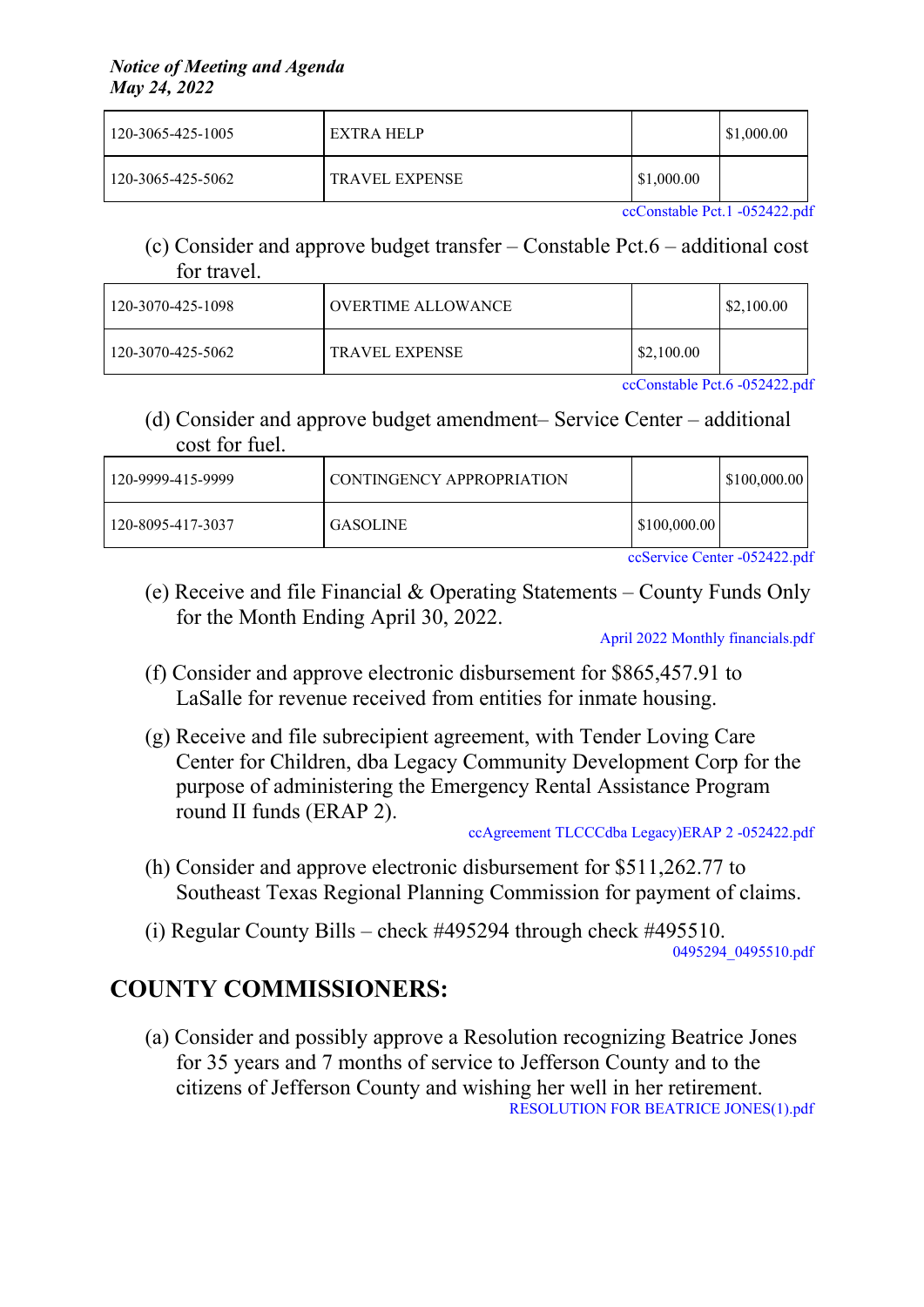(b) Receive and file executed Amended Tax Abatement Agreement between Jefferson County and Suez WTS USA, Inc. for property located in the Suez WTS USA, Inc.- Project Clear Reinvestment Zone pursuant to Texas Tax Code, Sec. 312.401 et seq.

RECEIVE AND FILE AMENDED TAX ABATEMENT [AGREEMENT](http://co.jefferson.tx.us/agenda/agendas_pl/20220524_693/Attachments/RECEIVE%20AND%20FILE%20AMENDED%20TAX%20ABATEMENT%20AGREEMENT%20BETWEEN%20JEFF%20CNTY%20AND%20SUEZ%20WTS%20.pdf) BETWEEN JEFF CNTY AND SUEZ [WTS](http://co.jefferson.tx.us/agenda/agendas_pl/20220524_693/Attachments/RECEIVE%20AND%20FILE%20AMENDED%20TAX%20ABATEMENT%20AGREEMENT%20BETWEEN%20JEFF%20CNTY%20AND%20SUEZ%20WTS%20.pdf) .pdf

(c) Consider and approve authorizing the County Judge to sign the Hazard Mitigation Grant Program Application Certification for Grant number 4485.

[ApplicationCertification](http://co.jefferson.tx.us/agenda/agendas_pl/20220524_693/Attachments/ApplicationCertification%20-%20DR4485.pdf) - DR4485.pdf

- (d) Consider and approve revised Resolution committing Jefferson County to provide local matching funds secured from individual homeowners to complete the FEMA Hazard Mitigation grant projects. RESOLUTION [COMMITTING](http://co.jefferson.tx.us/agenda/agendas_pl/20220524_693/Attachments/RESOLUTION%20COMMITTING%20JEFF%20CNTY%20TO%20PROVIDE%20LOCAL%20MATCH%20FEMA%20HAZARD%20MITIGATION.pdf) JEFF CNTY TO PROVIDE LOCAL MATCH FEMA HAZARD [MITIGATION.pdf](http://co.jefferson.tx.us/agenda/agendas_pl/20220524_693/Attachments/RESOLUTION%20COMMITTING%20JEFF%20CNTY%20TO%20PROVIDE%20LOCAL%20MATCH%20FEMA%20HAZARD%20MITIGATION.pdf)
- (e) Consider and possibly approve a Proclamation for National Men's Health Month.

[PROCLAMATION](http://co.jefferson.tx.us/agenda/agendas_pl/20220524_693/Attachments/PROCLAMATION%20FOR%20MENS%20HEALTH%20MONTH%281%29.pdf) FOR MENS HEALTH MONTH(1).pdf

(f) Consider, possibly approve and authorize the County Judge to execute an Amended Tax Abatement Agreement between Jefferson County and Aditya Birla Chemicals (USA), LLC for Project Raman to reflect a corporate name change pursuant to Texas Tax Code, Sec. 312.401 et seq. (This is to reflect that the correct name of Aditya Birla Chemicals (USA) LLC is now Aditya Birla Chemicals (USA), Inc.)

AMENDED TAX ABATEMENT [AGREEMENTBETWEEN](http://co.jefferson.tx.us/agenda/agendas_pl/20220524_693/Attachments/AMENDED%20TAX%20ABATEMENT%20AGREEMENTBETWEEN%20JEFF%20COUNTY%20AND%20ADITYA%20BIRLA%20CHEMICALS.pdf) JEFF COUNTY AND ADITYA BIRLA [CHEMICALS.pdf](http://co.jefferson.tx.us/agenda/agendas_pl/20220524_693/Attachments/AMENDED%20TAX%20ABATEMENT%20AGREEMENTBETWEEN%20JEFF%20COUNTY%20AND%20ADITYA%20BIRLA%20CHEMICALS.pdf)

(g) Consider, possibly approve and authorize the County Judge to execute an Amended Tax Abatement Agreement between Jefferson County and Aditya Birla Chemicals (USA), LLC for Project Raman to reflect a corporate name change pursuant to Texas Tax Code, Sec. 312.401 et seq. (This is to reflect that the correct name of Aditya Birla Chemicals (USA) LLC is now Aditya Birla Chemicals (USA), Inc.)

AMENDED TAX [ABATEMENT](http://co.jefferson.tx.us/agenda/agendas_pl/20220524_693/Attachments/AMENDED%20TAX%20ABATEMENT%20BETWEEN%20JEFF%20CNTY%20AND%20ADITYA%20BIRLA%20CHEMICALS%20NAME%20CHANGE.pdf) BETWEEN JEFF CNTY AND ADITYA BIRLA CHEMICALS NAME [CHANGE.pdf](http://co.jefferson.tx.us/agenda/agendas_pl/20220524_693/Attachments/AMENDED%20TAX%20ABATEMENT%20BETWEEN%20JEFF%20CNTY%20AND%20ADITYA%20BIRLA%20CHEMICALS%20NAME%20CHANGE.pdf)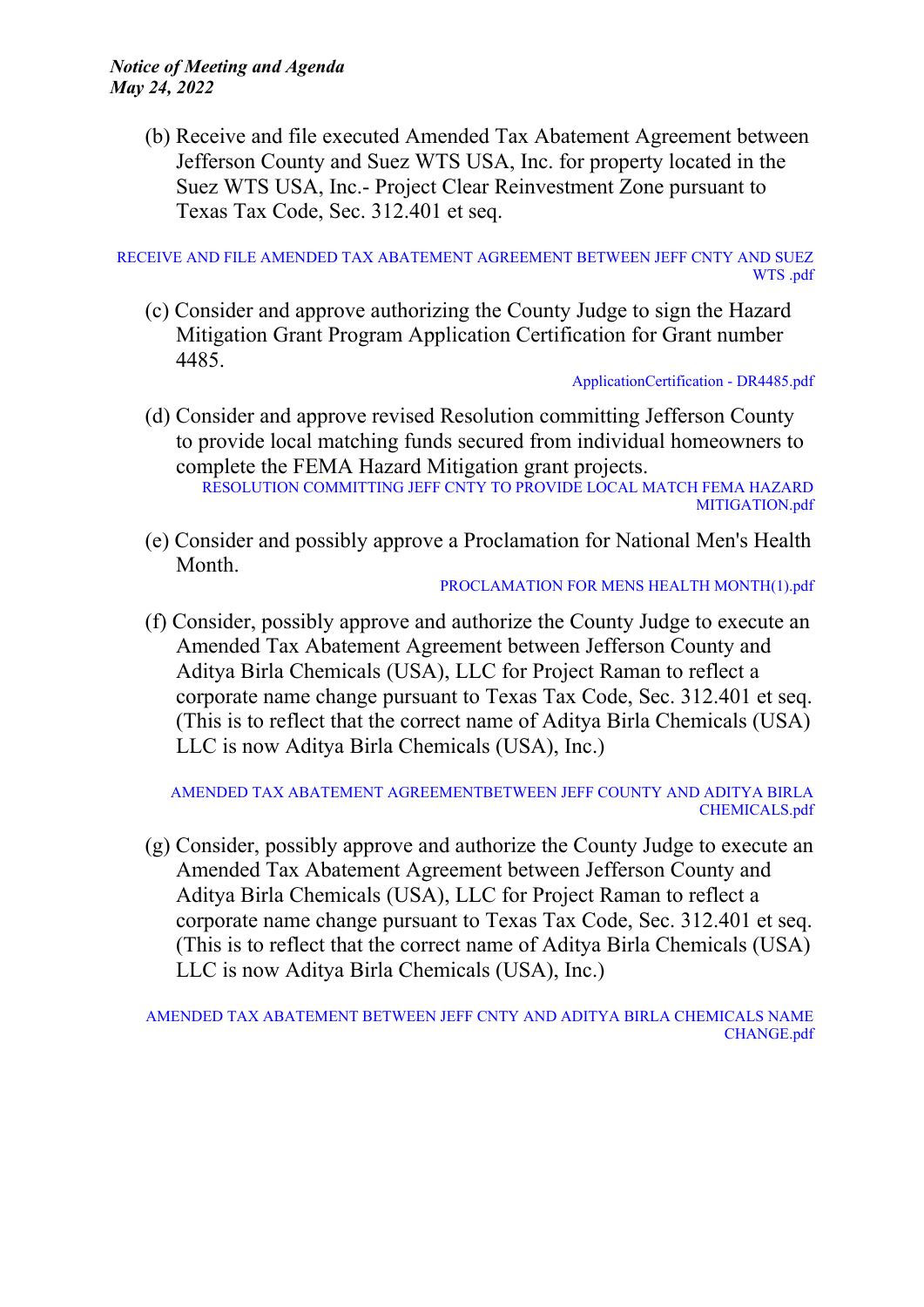## **COUNTY TREASURER:**

(a) Consider and possibly authorize the County Treasurer to execute Release of Excess Collateral with Wells Fargo Bank, N.A. through the Bank of New York- Mellon, for the funds of Jefferson County.

Jefferson County 5-24-2022 [Release.pdf](http://co.jefferson.tx.us/agenda/agendas_pl/20220524_693/Attachments/Jefferson%20County%205-24-2022%20Release.pdf)

(b) Receive and File Investment Schedule for April, 2022, including the year to date total earnings on County funds.

April [2022.pdf](http://co.jefferson.tx.us/agenda/agendas_pl/20220524_693/Attachments/April%202022.pdf)

**Jeff R. Branick County Judge**

\_\_\_\_\_\_\_\_\_\_\_\_\_\_\_\_\_\_\_\_\_\_\_\_\_\_\_\_\_\_\_\_\_\_\_\_\_\_\_\_\_\_\_\_\_\_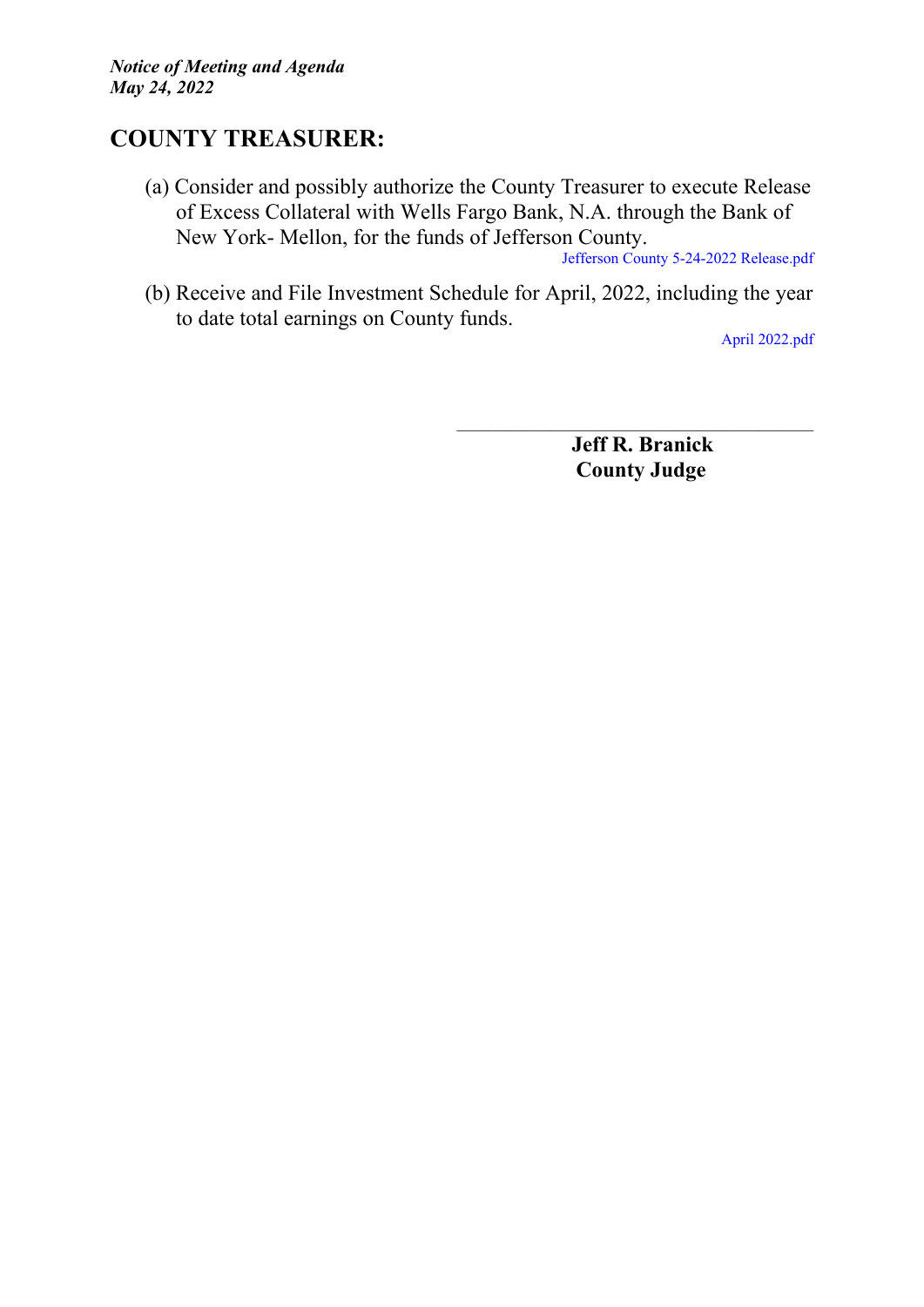> **Jeff R. Branick, County Judge Vernon Pierce, Commissioner, Precinct One Darrell Bush, Commissioner, Precinct Two Michael S. Sinegal, Commissioner, Precinct Three Everette "Bo" Alfred, Commissioner, Precinct Four**



**ADDENDUM TO**

#### **NOTICE OF MEETING AND AGENDA OF COMMISSIONERS' COURT OF JEFFERSON COUNTY, TEXAS May 24, 2022**

Notice is hereby given that the Commissioners' Court of Jefferson County, Texas, will meet at **10:30 AM,** on the **24th** day of **May 2022** in the Commissioners' Courtroom, 4th Floor, Jefferson County Courthouse, 1149 Pearl Street, Beaumont, Texas. notice is hereby given of the following additional subject to be considered:

**9:15 a.m.-Announcement of an executive (closed) session pursuant to Texas Government Code Section 551.0725 to deliberate business and financial issues relating to a contract being negotiated, that deliberation in an open meeting, would have a detrimental effect on the Commissioners' Court in negotiations with a third person.**

**9:30 a.m.- Announcement of an executive (closed) session pursuant to Texas Government Code Section 551.071 to consult with our attorney regarding pending or anticipated litigation.**

**11:00 a.m. - To receive information from Pamela Waggoner and Connected Nation regarding the Technology Action Plan to have our county 100% connected to broadband.**

**Jefferson County has taken steps to minimize the exposure of COVID-19 by implementing the following steps to allow the public to view the Commissioner's Court meeting.**

**The following options are available:**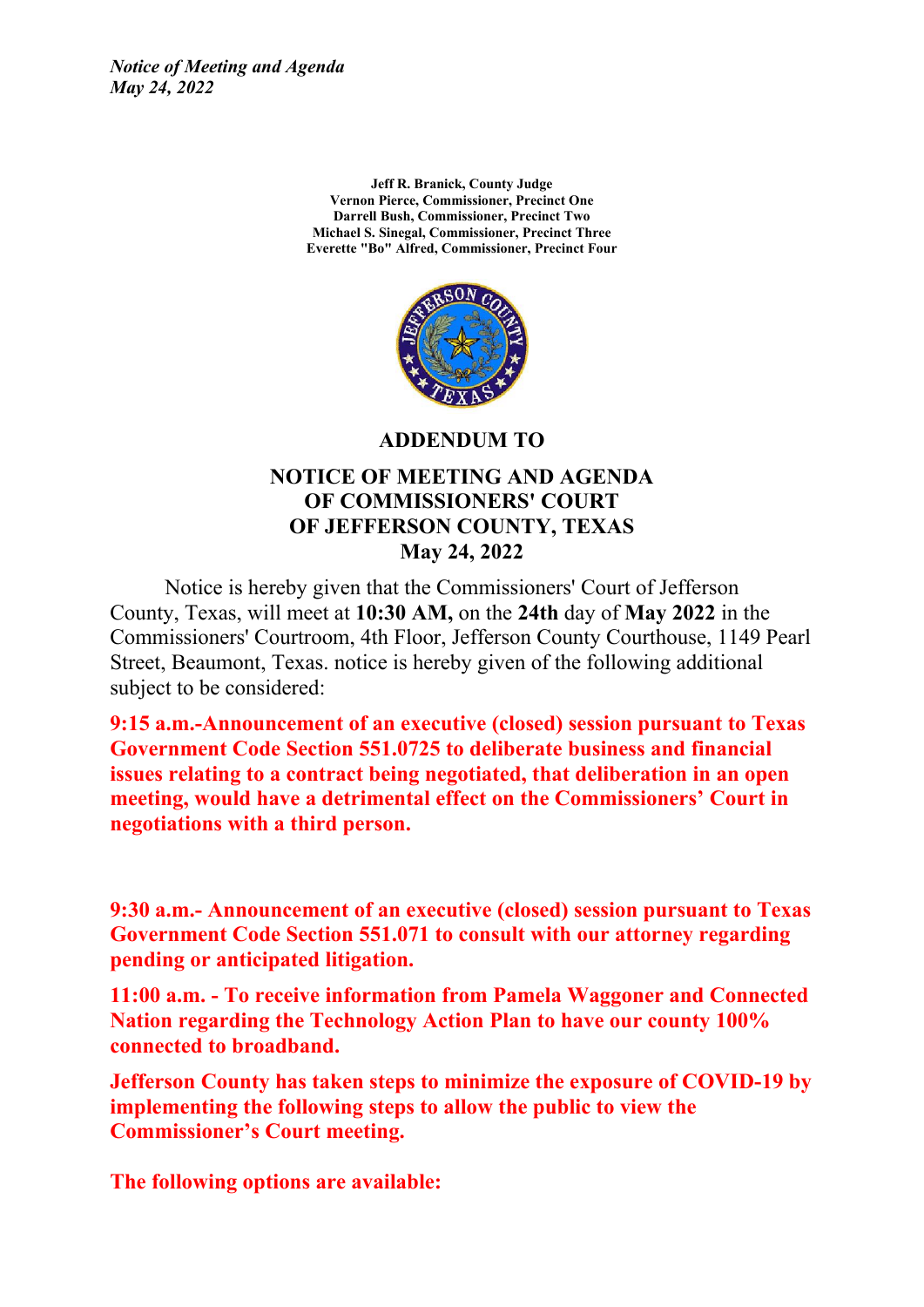**View live with audio from the County Webpage: https://co.jefferson.tx.us/comm\_crt/commlink.htm**

**Listen to audio by calling 346-248-7799 Meeting ID: 917 160 6532# Participant ID: #**

**The court will also have a question and answer session at the end of the meeting. If you would like to ask any questions of the Court, please be on the phone call. The Court will give a question and answer session at the end of the meeting as time allows. You will be called upon by your last 4 digits of your phone number. If you do not have any questions, you can pass.**

**Please be mindful that the audio portion of this meeting will be of better quality from the website.**